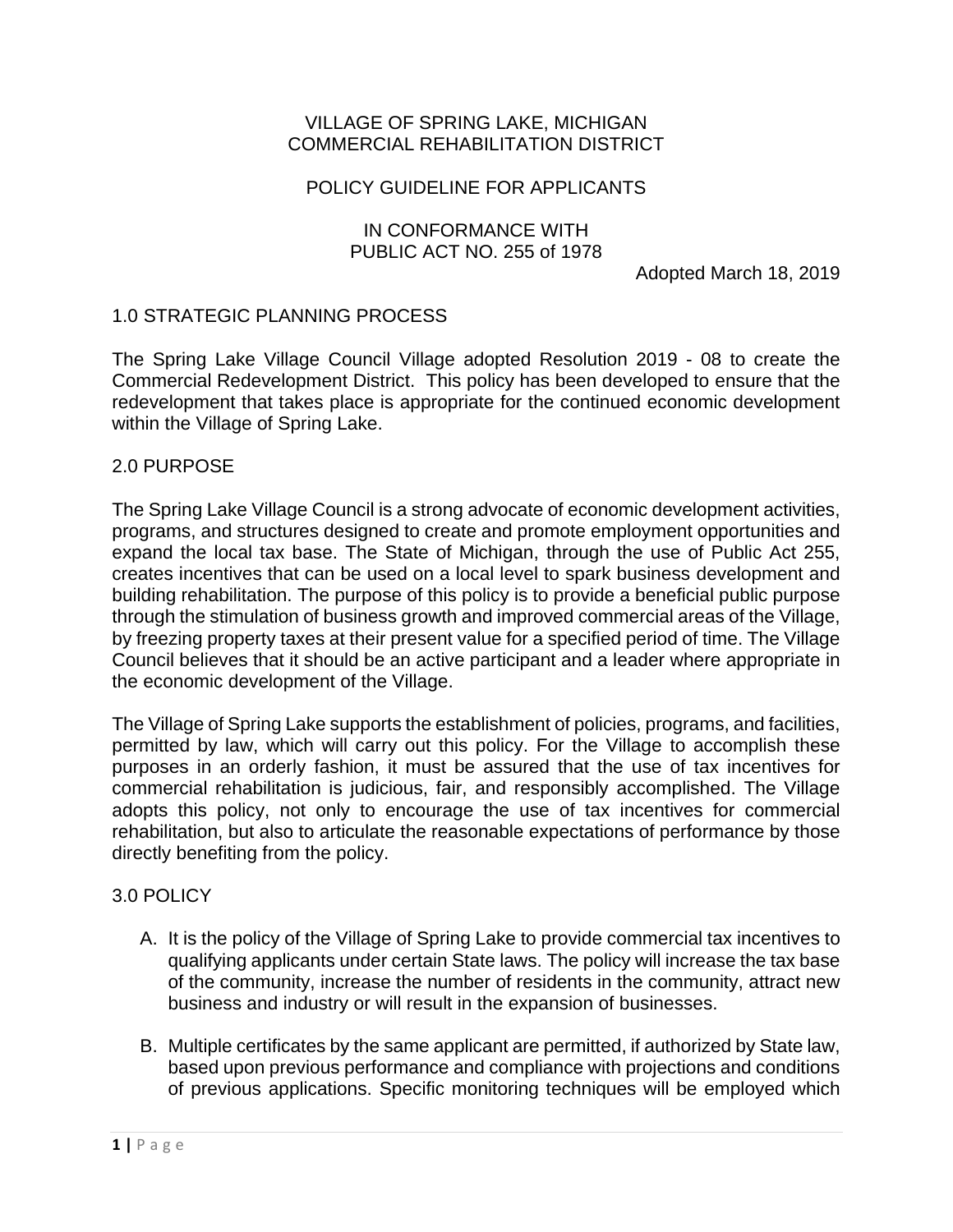analyze the results of the rehabilitation certificate program overall and specifically of each applicant on an annual basis. An annual performance report will be prepared for review by the Village Council to determine the need for amendment to this policy.

- C. It is the intent of the Village of Spring Lake that each application be reviewed against this policy, procedures and the annual reports to determine on a case-bycase basis that the application meets the goals and objectives of the Village.
- 3.1 Commercial Rehabilitation Tax Abatement Criteria

The criteria to be considered by the Village Council in approval of applications, including applications for the establishment of districts, as well as the issuance of certificates, are the following:

- A. Compliance with the Commercial Rehabilitation District Policy as adopted by the Village Council.
- B. The commencement of the redevelopment project did not occur prior to the establishment of the Commercial Redevelopment district.
- C. The proposed redevelopment meets the definition of a qualified facility under P.A. 255 of 1978, and is located within an established Commercial Rehabilitation District in the Village of Spring Lake.
- D. Completion of the rehabilitation project can be reasonably expected to increase commercial activity, create employment, retain employment, prevent a loss of employment, revitalize urban areas, or increase the number of residents in the community in which the facility is situated.
- E. Will increase the tax base.
- F. Compliance of the petitioner in meeting previous commercial rehabilitation requirements, and employment goals and investment projections (if relevant).
- G. The impacts on public rights of way and general circulation patterns.
- H. General site improvements such as paving, parking areas, increases in landscaping and ground vegetation with emphasis on Michigan Native plantings when applicable, and signage improvements.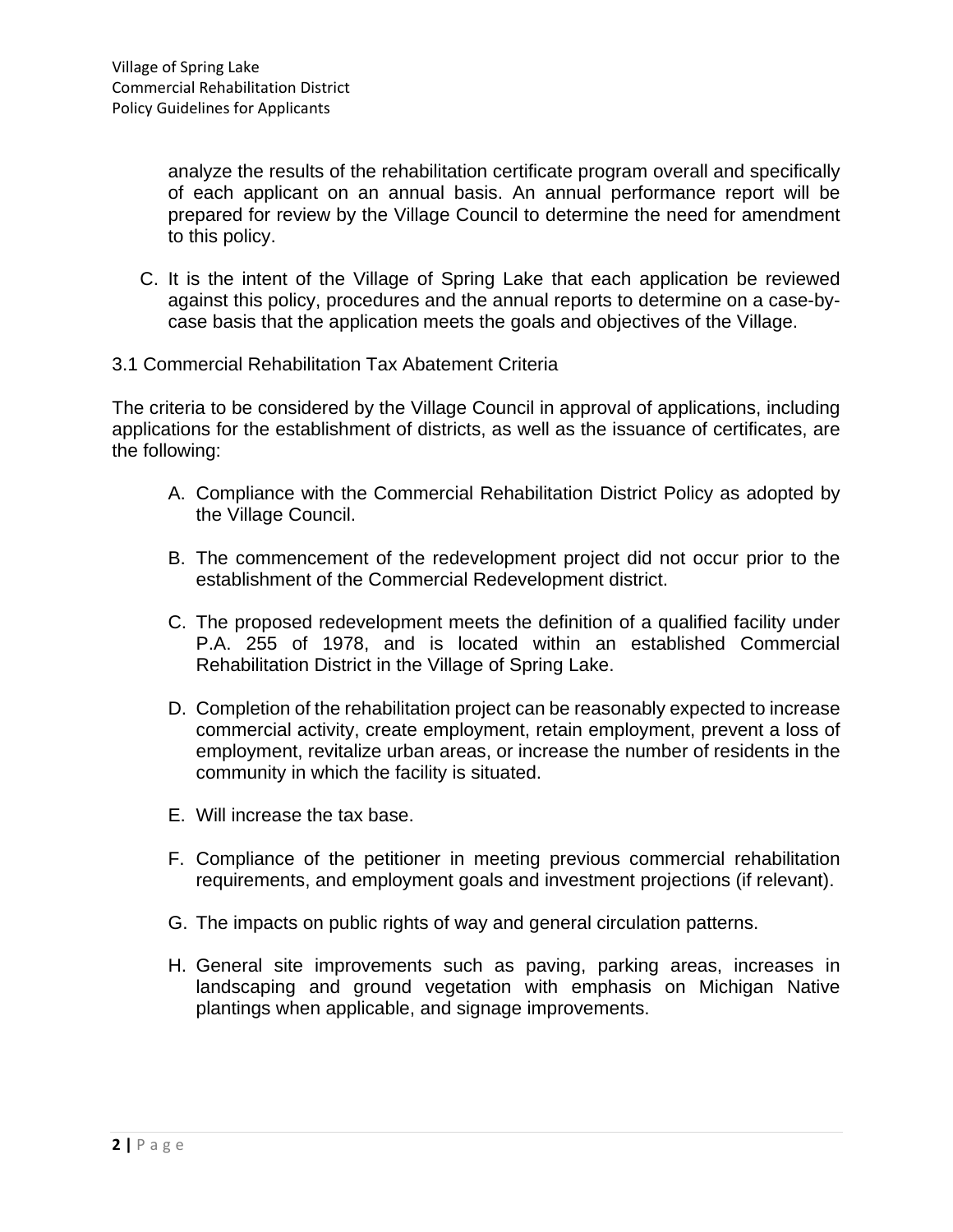- I. The history of the applicant in payment of taxes, water bills, or any other obligations to the Village. "Applicant," for this purpose, shall include any entity controlled by the principal officers or owners of the entity signing the present application. The Village shall not issue a certificate or approve a district in cases where the "applicant" as here defined, is delinquent in any tax, water bill, or obligation to the Village. A district or certificate shall not be approved if the applicant has pending litigation against the Village including appeals to the Michigan Tax Tribunal.
- J. The applicant must state, in writing, that the rehabilitation of the facility would not be financially possible without the applicant's receipt of the exemption certificate.
- K. The value of the rehabilitation must include improvements aggregating 10 % or more of the true cash value of the property at the commencement of the rehabilitation of property.
- L. The impact on property values in the general area of the project.
- M. The consistency of the project with adopted codes, ordinances and plans.
- N. Other considerations considered unique or of benefit to the community.

## *3.2 Administration & Monitoring Procedures*

- A. The Village of Spring Lake Downtown Development Authority Board (DDA) shall be the administrator of the application process on Commercial Redevelopment Act award certificates. Prior to presenting an application to the Village Council for approval the DDA, in conjunction with any other appropriate Village departments, shall review all applications for compliance with this policy. The DDA shall provide the Village Council with a recommendation on the application.
- B. For each approved application, the property owner receiving the commercial rehabilitation certificate shall submit annual monitoring reports. These reports will include the following information:
	- New jobs created
	- Workforce breakdown (by race and gender)
	- Capital investment expended
	- Status of any other requirements set forth by the Village Council
- C. The Village of Spring Lake shall provide the report forms to the owner in the month of November for year-end calculations.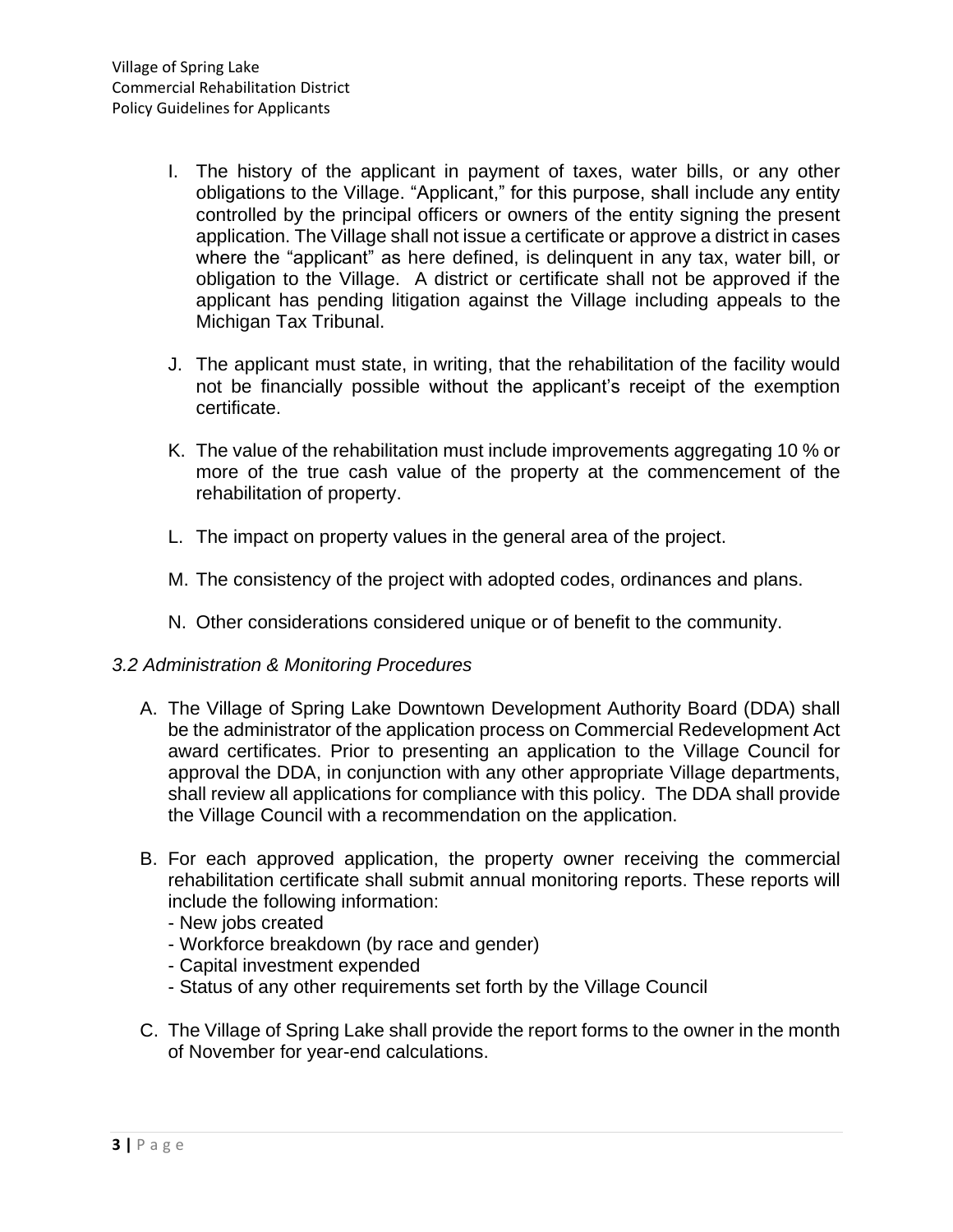- D. The certificate holder (owner) shall submit the completed report form including status of the rehabilitation project and employment level (# of FTEs) to Village staff on or before January 20<sup>th</sup> of each year for the term of the certificate.
- E. The DDA shall provide an annual report on the status of active commercial rehabilitation certificates and a recommendation on the status of the certificate to the Village Council in February of the following year (i.e. 2019 annual report shall be submitted in February of 2020).
- F. The Village Council may revoke or reduce the exemption certificate if the applicant has not complied with this policy, is not current on utility or tax payments or has not remained in compliance with the ranking criteria as determined by the scoring system described in Section 3.6 (Application Ranking Criteria) of this policy.
- G. In the event that the applicant ceases operation, so that it is no longer employing people and producing goods and no successor entity has taken over the operation of the business, the Village Council may revoke the certificate.

#### 3.3 Application Procedures

The following procedures are intended to implement the foregoing policy and provide complete applications upon which to base a decision for approval or denial. It is intended that the administration of this procedure and the application process be efficient and flexible so as to meet the applicant's needs while complying with the policy as adopted:

- A. Applications
	- 1. Application forms provided by the Village shall be filled out completely and additional required documents shall be attached when submitted to the Village Clerk.
	- 2. All fees shall be paid with the application. The Clerk will not process any application without the payment of all required fees.
- B. Processing of Applications; Schedule. The application will be processed on the following schedule:
	- 1. Properly completed application for commercial rehabilitation certificates will be submitted to the Village Clerk. Copies will be forwarded to the DDA and other appropriate departments as necessary. The Clerk will also provide notification of the application in writing to the Village Assessor and the legislative body of each taxing unit that levies ad valorem property taxes in the Village of Spring Lake.
	- 2. Meeting scheduled with applicant to go over application, missing items, etc.
	- 3. A public hearing will be scheduled and resolution drafted to approve a district and certificate.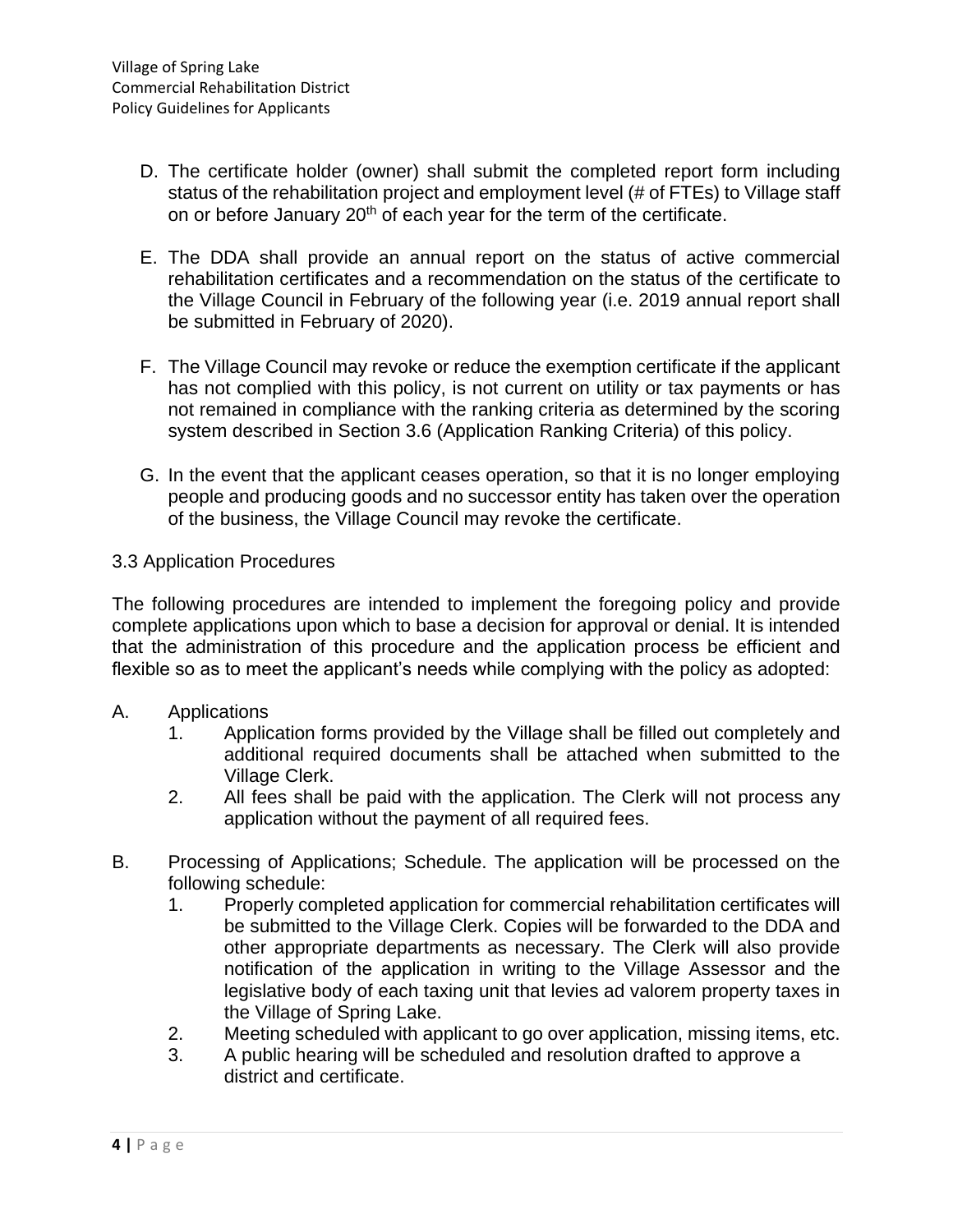- 4. A public hearing notice prepared by the DDA staff for publication and forwarded to the Village Clerk for publication in the Grand Haven Tribune. Public notice of the hearing shall not be less than 10 days or more than 30 days before the date of the hearing.
- 5. Mailing to property owners (Certified Mail to create a district; regular mail to act on an application for a certificate) and taxing authorities with notification of application and public hearing date prepared and executed (if applicable). Notice will be given to all of the following:
	- Property Owner
	- Business Owner (if other than property owner)
	- Spring Lake School District
	- Ottawa Intermediate School District
	- Spring Lake Township Assessor's Office
	- County of Ottawa
	- Harbor Transit Multi-Modal Transportation System
	- Spring Lake District Library
- 6. Time requirements set forth in any applicable statute or regulation shall be observed. This includes 60 days for the Village Council to approve or disapprove a resolution of approval, after the completed application is received by the Village Clerk, and 60 days for the State Tax Commission ("commission") to approve or disapprove the resolution, after the Village Council adopts a resolution to approve the application and issue the certificate.
- 7. After approval by Village Council, the Village Clerk will review the application and attachments for completeness, then sign the application and send copies to the appropriate persons. A copy of the completed application will be forwarded to the property owner and the original application to the Village Council. The resolution and certificate is not effective unless approved by the Village Council.

## 3.4 Establishing Districts & Approving Certificates

The Village Council, on its own initiative, may choose to establish Commercial Rehabilitation Districts. The Village Council may establish one or more districts that may consist of one or more parcels or tracts of land or a portion of a parcel or tract of land. It is also possible for the Village Council to establish a district if a written request is filed by the owner or owners of property comprising at least 75% of all taxable value of the property located within a proposed commercial rehabilitation district. The written request must be filed with the Village Clerk. The resolution creating the Commercial Rehabilitation District will note all terms and conditions to be met by both the applicant and the community, if any. The District shall be approved by resolution of the Village Council to include the boundaries of the district. A Certificate for a Commercial Rehabilitation Tax exemption shall be approved only after the creation of the District. The Certificate shall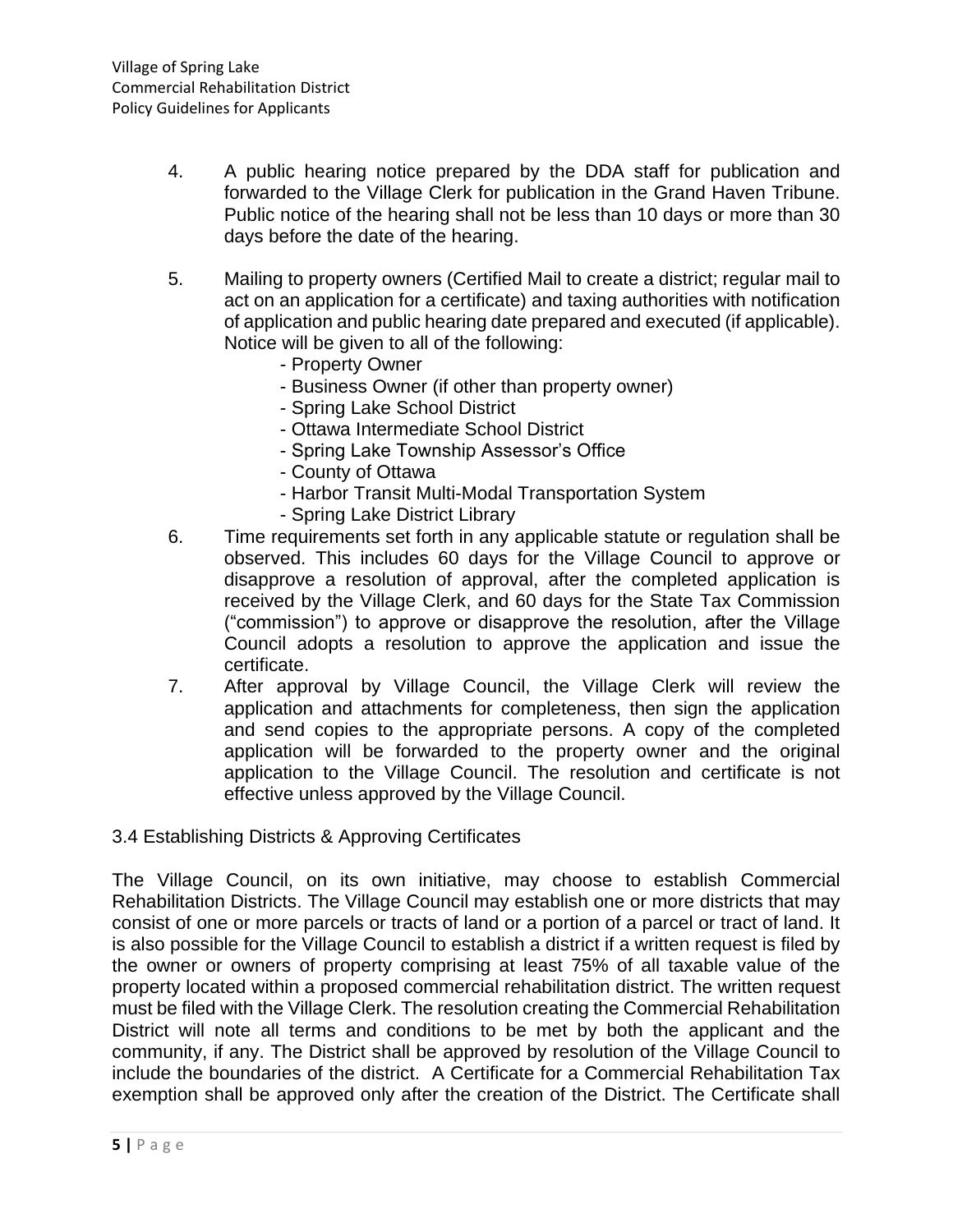be approved by resolution of the Village Council to include the boundaries of the Commercial Rehabilitation District, the length of the abatement (1-12 years), and any conditions the Village Council deems appropriate for the issuance of the Certificate.

#### 3.5 Filing and Compliance Monitoring Fee

The applicant shall pay the filing and monitoring fee at the time the application is made. No applications shall be submitted to Village Council for approval prior to the payment of this fee. The fee will be equal to 2% of the abated taxes (based on the amount of investment on the first full year of service) or a maximum of \$1,000.

#### 3.6 Application Ranking Criteria

The following criteria are intended to provide direction for determining the length of all commercial rehabilitation tax exemptions as well as other potential components of a tax exemption such as employment generation/retention and site/facility requirements. If, in the opinion of the Village Council, the application complies with Section 3.1 (Commercial Rehabilitation Tax Abatement Criteria) of this policy, the following criteria will be utilized to determine the term of the proposed commercial rehabilitation exemption certificate.

## **A. Job Retention**

| $1-5$ Jobs  | 5 points  |  |
|-------------|-----------|--|
| 6-10 Jobs   | 10 points |  |
| $11 +$ Jobs | 15 points |  |

#### **B. New Jobs Created**

Five (5) points per new full-time job created as a result of the commercial redevelopment activity. No maximum limit on the total number of points for this category, since it is considered a major incentive for new full-time job creation.

Full-time jobs are defined as forty (40) hours per week. New jobs in the less then forty (40) hour per week range may be added together to create full-time equivalent (FTE) jobs.

All new jobs promised at the time of application must be filled within two years and must be maintained over the life of the abatement. In the event the employment is not maintained over the life of the abatement, the Village reserves the right to decrease the abatement by the number of years that were given for that employment.

New Jobs Points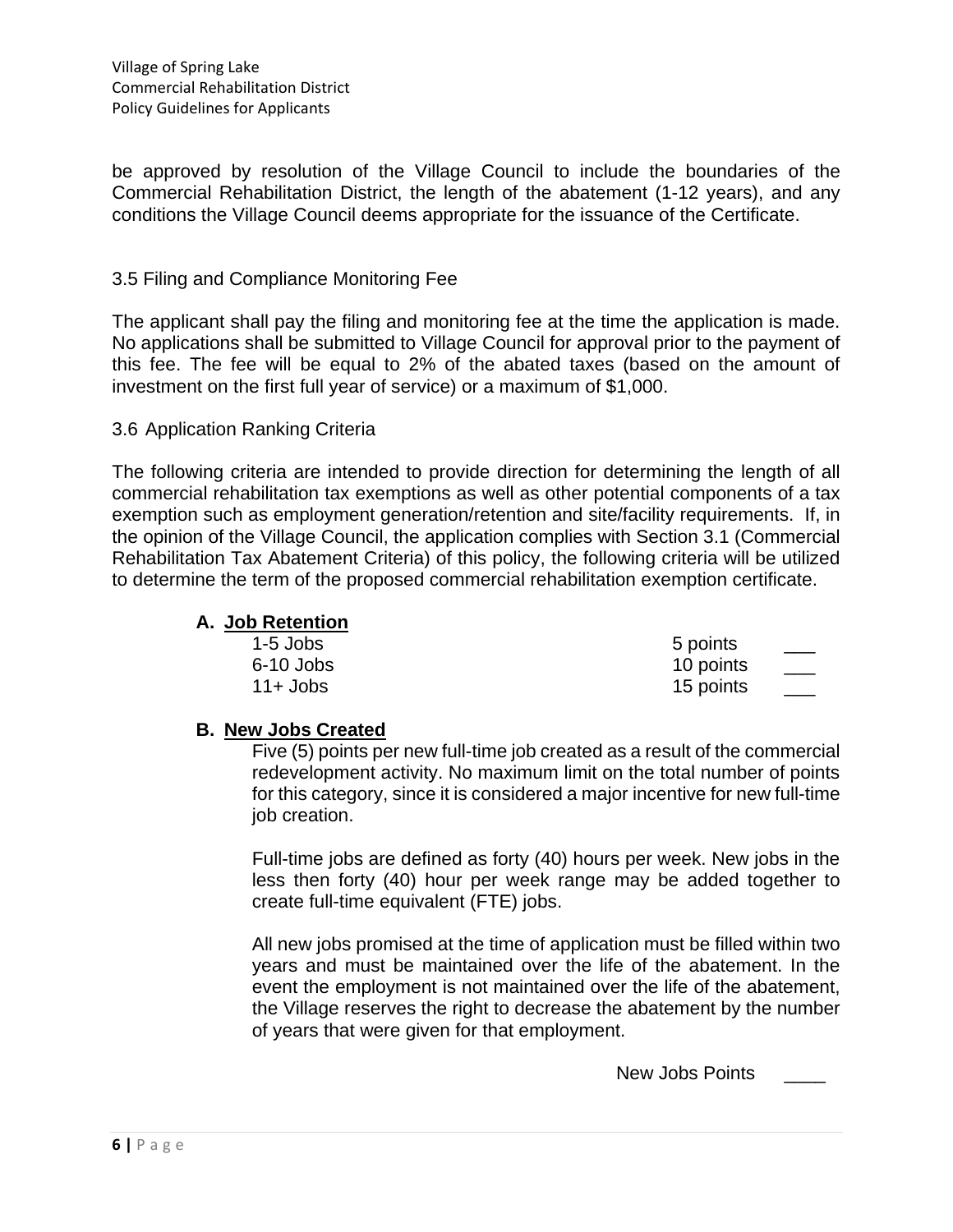## **C. Project Value (eligible costs based on Policy)**

All construction work on the restoration shall be completed within two years after the approval of the certificate (unless a shorter time frame is set by the Village Council).

| \$50,000 - \$74,999   | 15 Points |  |
|-----------------------|-----------|--|
| \$75,000 - \$99,999   | 25 Points |  |
| \$100,000 - \$149,000 | 35 Points |  |
| \$150,000 +           | 45 Points |  |

## **D. Innovative Energy and Design Techniques**

Applicant to submit documentation of one of the following LEED certification levels achieved by the Rehabilitation project:

| <b>LEED Certified level</b> | 5 Points  |  |
|-----------------------------|-----------|--|
| <b>LEED Silver level</b>    | 10 Points |  |
| LEED Gold level             | 15 Points |  |
| <b>LEED Platinum level</b>  | 20 Points |  |

## **E. Bonus Provision at the Discretion of the Downtown Development Authority (DDA)**

Based on renderings submitted by the applicant at the time of the original application, the DDA may add an additional 1-10 points based on how closely the exterior design of the proposed redevelopment project follows the Downtown Design Manual. At the discretion of the DDA, other initiatives may be considered.

Bonus Points \_\_\_\_\_